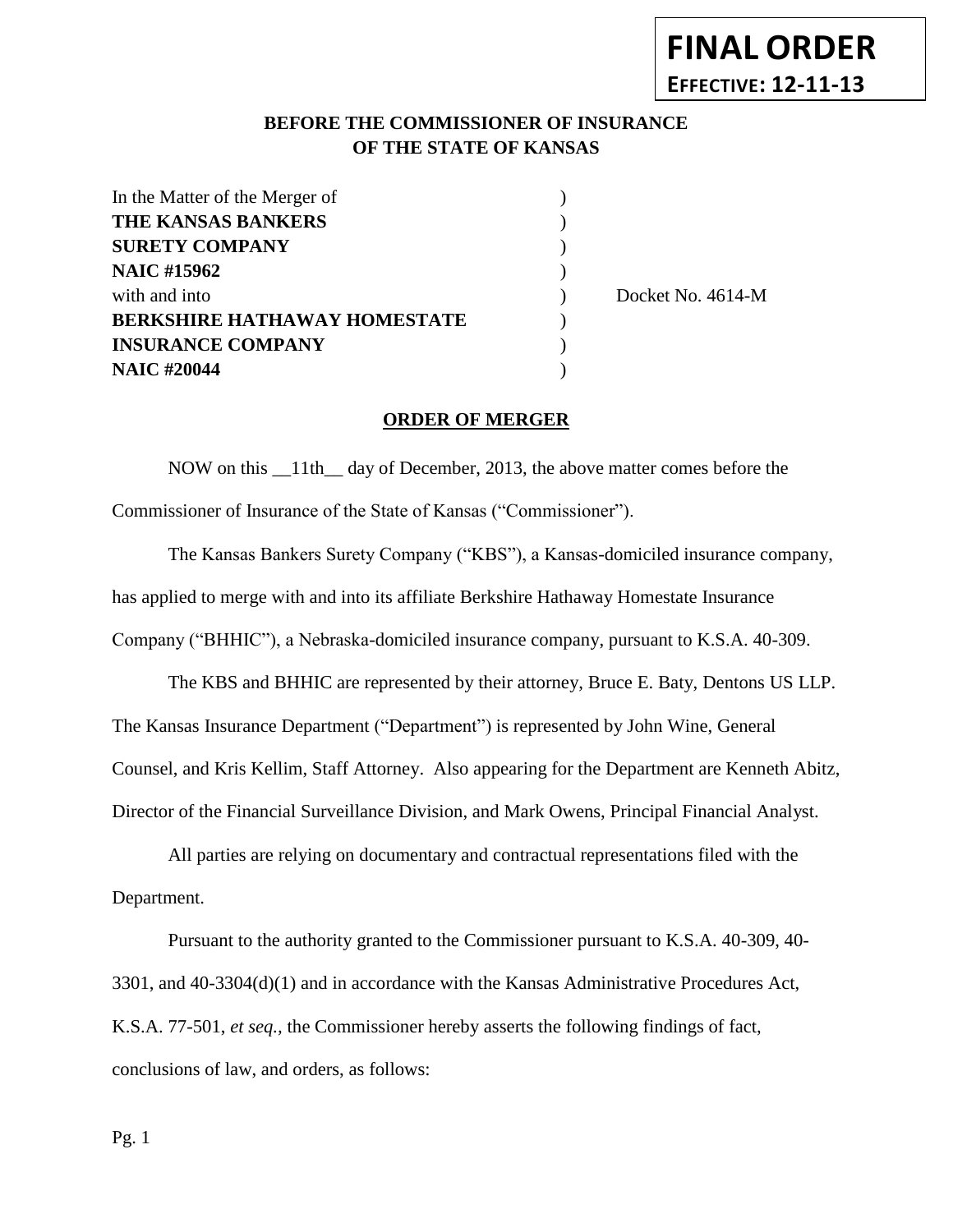#### **FINDINGS OF PUBLIC INTEREST AND POLICY**

The purpose of filing the application was to obtain the approval of the Department for the proposed merger of KBS with and into BHHIC. The terms and conditions of the proposed merger are fully set forth in the Agreement and Plan of Merger.

Significant documents have been reviewed by representatives of the Financial Surveillance Division and the Legal Division of the Department, and the Commissioner has had the benefit of their technical expertise and advice.

KBS and BHHIC have submitted the various Exhibits in the merger filing, including, but not limited to, a Merger Endorsement, an Agreement and Plan of Merger, written consent resolutions of the boards of directors and shareholders of KBS and of BHHIC, actuarial opinions, and financial statements.

The staff of the Department has inspected and reviewed the contents of the Agreement and Plan of Merger and related documents and found that the filing of the Agreement and Plan of Merger and related documents are in accordance with K.S.A. 40-309 and that the Agreement and Plan of Merger and related documents have provided all of the information required under Kansas law to enable the Commissioner to render a decision on the proposed merger of KBS with and into BHHIC.

#### **FINDINGS OF FACT AND CONCLUSIONS OF LAW**

1. The Commissioner has jurisdiction over this matter pursuant to K.S.A. 40-103 and 40-3301, *et seq*.

2. KBS is a Kansas-domiciled stock insurance company organized and operating pursuant to the provisions of the Kansas Insurance Code, with a statutory address of 1220 SW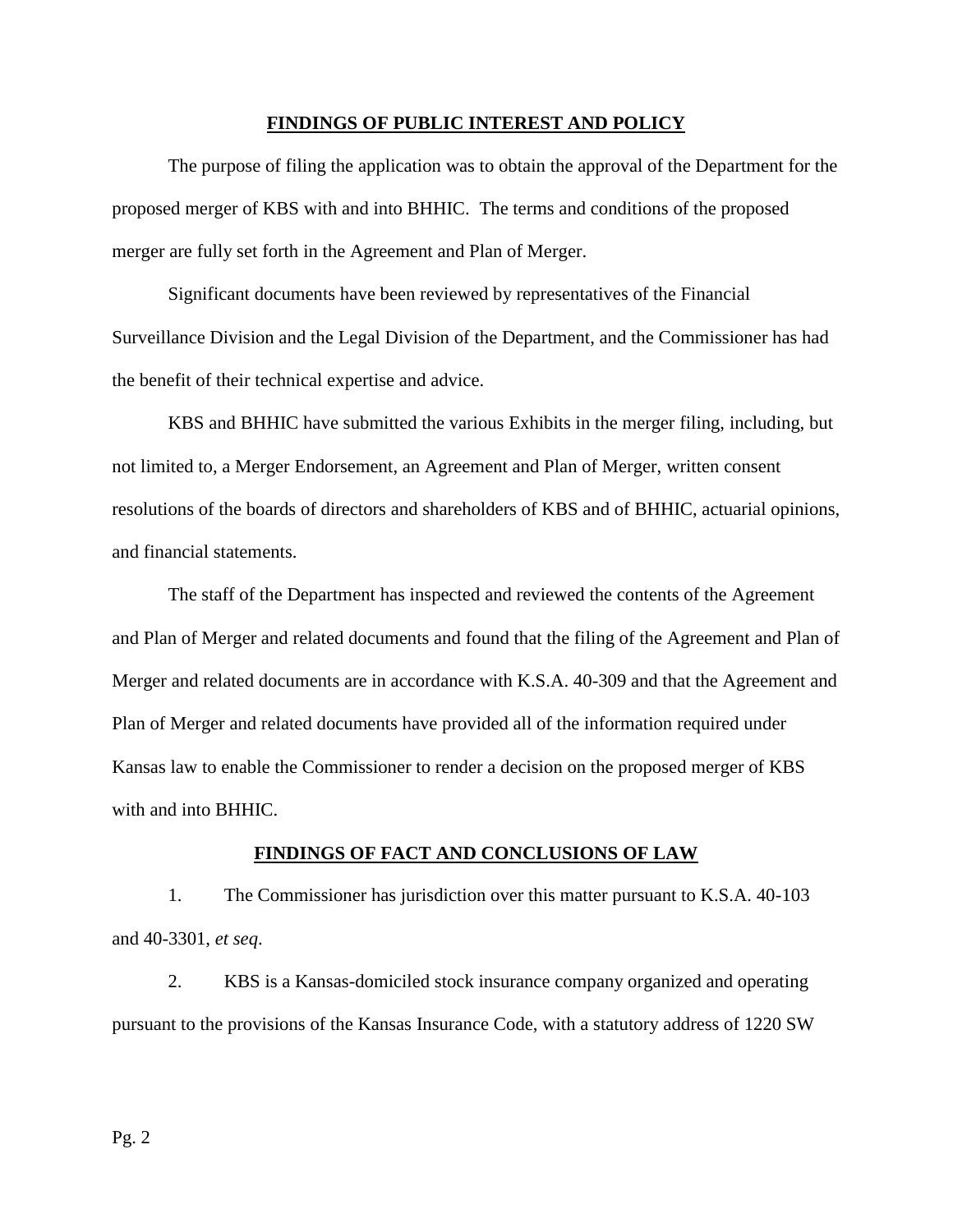Executive Drive, Topeka, KS 66615. KBS has been admitted to transact business in Kansas since January 10, 1910.

3. BHHIC is a Nebraska-domiciled stock insurance company organized under the laws of Nebraska, with a statutory address of 3333 Farnam Street, Omaha, NE 68131. BHHIC has been authorized to transact business in Kansas since August 29, 1974.

4. KBS and BHHIC both are wholly owned indirect subsidiaries of Berkshire Hathaway Inc., a Delaware corporation.

5. Pursuant to K.S.A. 40-309, an insurance company of this state may merge with any other company of any other state engaged in like business and having similar corporate powers.

6. KBS and BHHIC are engaged in like business and have similar corporate powers.

7. Pursuant to K.S.A. 40-3304, a person proposing to enter an agreement to merge with any domestic insurance company shall file with the Commissioner a statement containing the information required by K.S.A. 40-3304.

8. Based on the information submitted and the representations of BHHIC, the merger of KBS with and into BHHIC is not made for the purpose of and will not have the effect of changing or influencing control of the surviving company.

9. Pursuant to K.S.A. 40-3304(e)(1), the parties are exempt from the formal filing and approval requirements of K.S.A. 40-3304(a), including the Form A filing requirements of K.A.R. 40-1-28.

10. Pursuant to K.S.A. 40-309, on October 3, 2013, the board of directors of KBS and, on November 25, 2013, the sole shareholder of KBS, the board of directors of BHHIC, and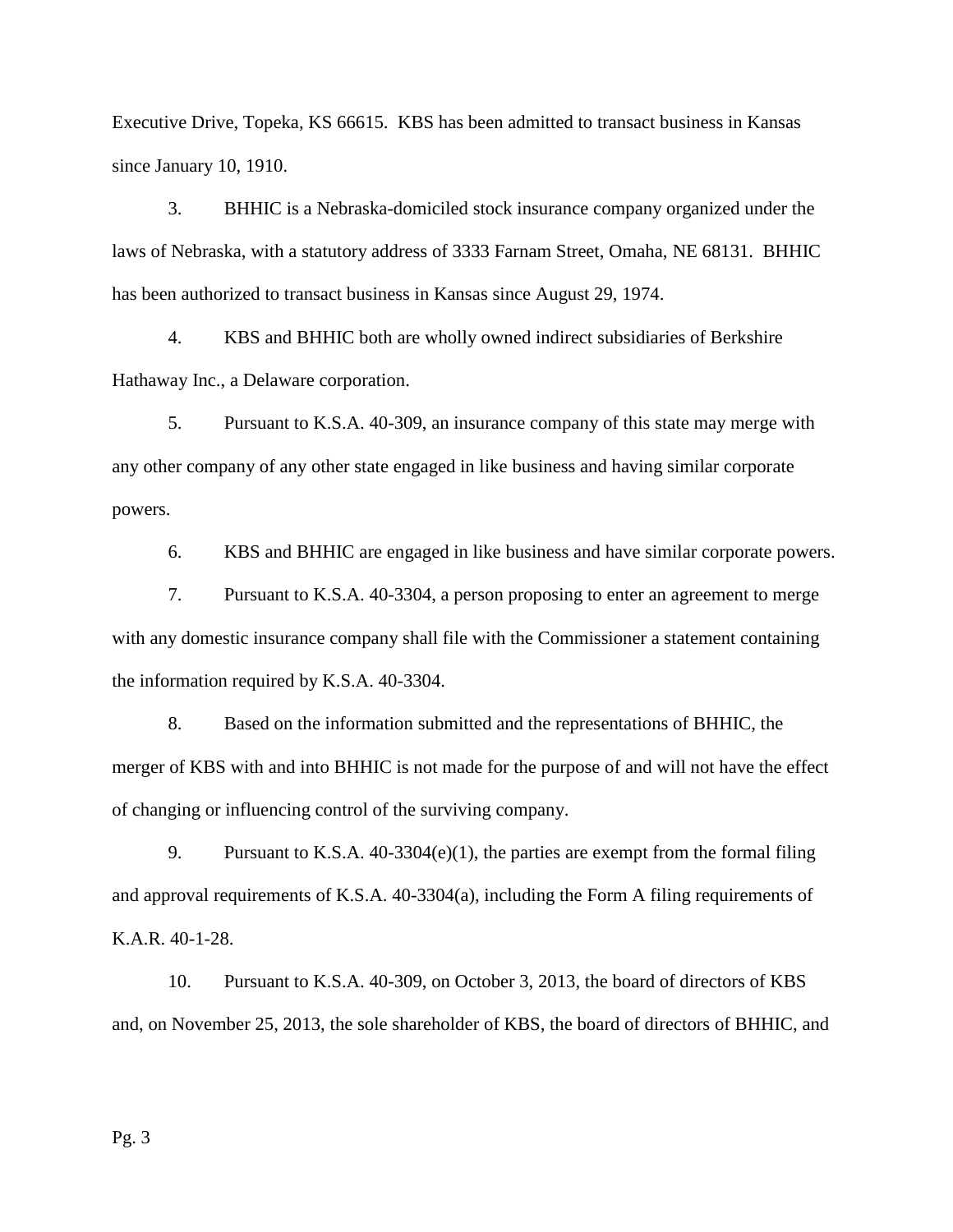the sole shareholder of BHHIC each adopted a resolution approving the merger of KBS with and into BHHIC.

11. The parties filed an executed copy of the Agreement and Plan of Merger with the Department on December 4, 2013.

12. The Agreement and Plan of Merger is in compliance with the provisions of K.S.A. 40-309.

13. KBS has submitted all necessary materials to the Department in connection with the proposed merger; and

### **IT IS THEREFORE ORDERED BY THE COMMISSIONER OF INSURANCE THAT:**

1. The merger of KBS with and into BHHIC is hereby approved, provided that within sixty days of the date of this Order, the merger is effected and all appropriate documents are filed with the KID.

2. BHHIC shall be exempt from the application of the formal filing and approval requirements of K.S.A. 40-3304(a), including the Form A requirements of K.A.R. 40-1-28.

3. In conjunction with this Order, the Commissioner shall cancel the Kansas Certificate of Authority of KBS.

4. The Commissioner retains jurisdiction over the subject matter of this proceeding and over the parties for the purpose of entering such Orders as may be deemed necessary and appropriate.

### **NOTICE OF RIGHTS**

Pursuant to K.S.A. 77-537 of the Kansas Administrative Procedure Act, if KBS desires a hearing, the company must file a written request for a hearing with: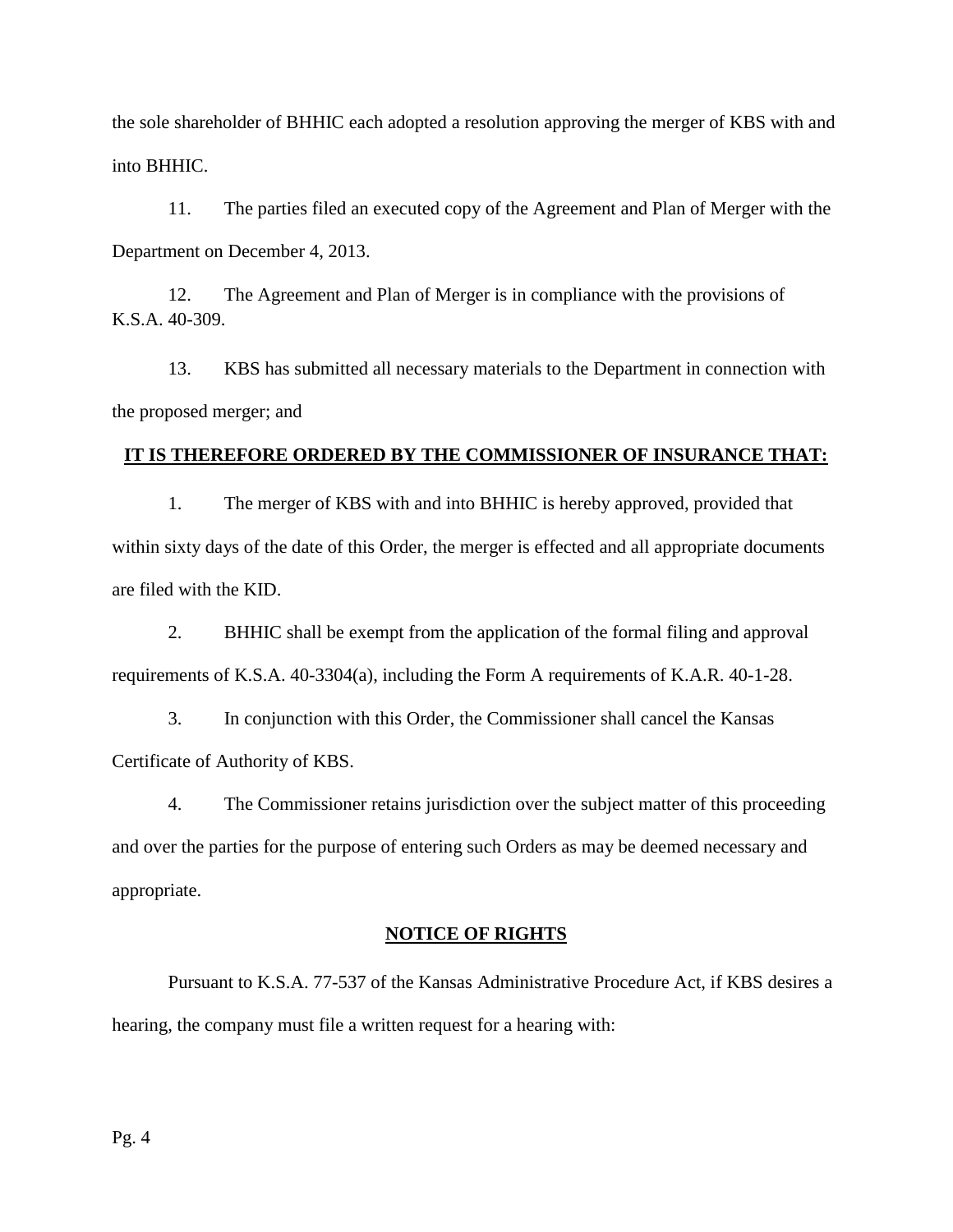John Wine, General Counsel Kansas Insurance Department 420 S.W.  $9<sup>th</sup>$  Street Topeka, Kansas 66612

This request must be filed within fifteen (15) days from the date of service of this

Summary Order. If KBS requests a hearing, the Department will notify KBS of the time and

place of the hearing and information on the procedures, right of representation, and other rights

of parties relating to the conduct of the hearing, before commencement of the same.

If a hearing is not requested in the time and manner stated above, the Summary Order

shall become effective as a Final Order upon the expiration of time for requesting a hearing,

pursuant to K.S.A. 77-613. In the event that KBS files a petition for judicial review, pursuant to

K.S.A. 77-613(e), the agency officer to be served on behalf of the Department is:

John Wine, General Counsel Kansas Insurance Department 420 S.W.  $9^{th}$  Street Topeka, Kansas 66612

# **IT IS SO ORDERED THIS \_\_11th\_\_ DAY OF DECEMBER, 2013, IN THE CITY OF TOPEKA, COUNTY OF SHAWNEE, STATE OF KANSAS.**



 $\angle$ s/ Sandy Praeger $\angle$ Sandy Praeger Commissioner of Insurance

BY:

 $\angle$ s/ John Wine John Wine General Counsel